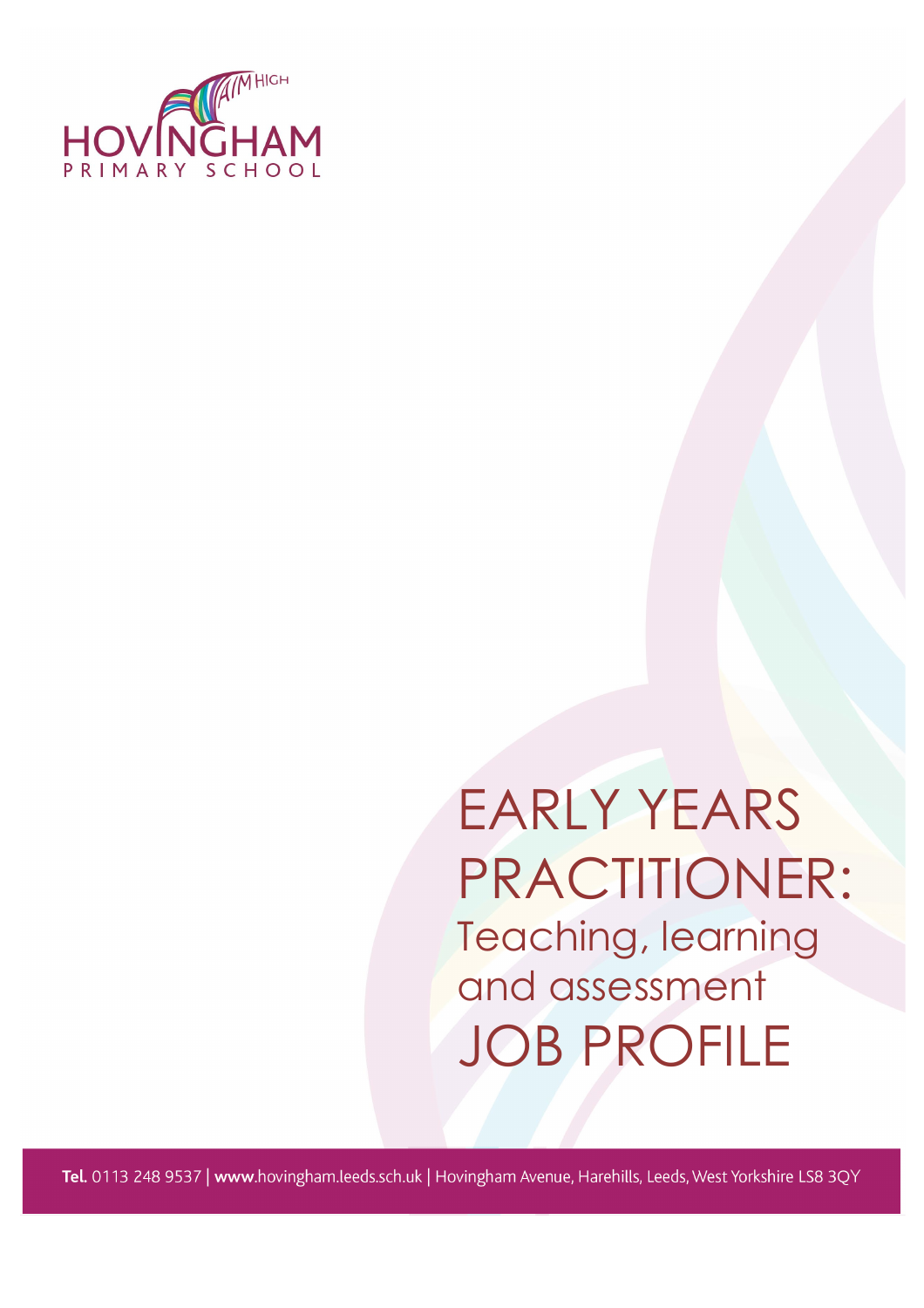## **Contract Information**

Grade C1, 37 hours per week, term time only (plus 2 days during a holiday period) permanent contract

## **Responsibilities**

### **Supporting Learning**

- Support and contribute to the principals of early years a unique child, positive relationships, enabling environments and learning & development.
- Bring the curriculum to life; making it purposeful and appropriate to child needs.
- Through quality interactions, challenge and support a thirst for learning.
- Based on your knowledge, use the tools and strategies to support early maths and literacy development
- Form secure relationships with every child so that they feel safe, respected and ready to learn.
- Work in partnership with parents and carers to support every child.
- Contribute effectively to delivering an outstanding curriculum offer
- Plan and prepare areas of provision which supports an exciting environment which meets the needs of the learners and has the fluidity to be adapted to changing pupil interests and needs
- Work closely with the whole EYFS team
- Use a range of assessment strategies to deepen understanding and secondly, to capture achievement and understand next steps.
- Liaise internally with other colleagues, ensuring children are at the centre.

#### **Supporting Hovingham's Educational Model**

- Understand and implement the different areas of the EYFS curriculum.
- Act as a role model using standard English to all children at all times.
- Seize every opportunity to create a sense of awe and wonder.
- Place oracy at the heart of every day.
- Be an advocate for outdoor learning.

#### **Contribute to Growing Hovingham to Greatness**

- Attend any appropriate training and implement this in practice
- Be willing to continue you own professional development and share your expertise with others.
- Promote our values Respect, Tolerance, Creativity and Perseverance and act as a role model for our children, developing positive relationships with children, parents and other professionals.
- Be aware of and comply with policies and procedures relating to keeping children safe and happy.

This school is committed to safeguarding and promoting the welfare of children and young people and expects all staff and volunteers to share this commitment.